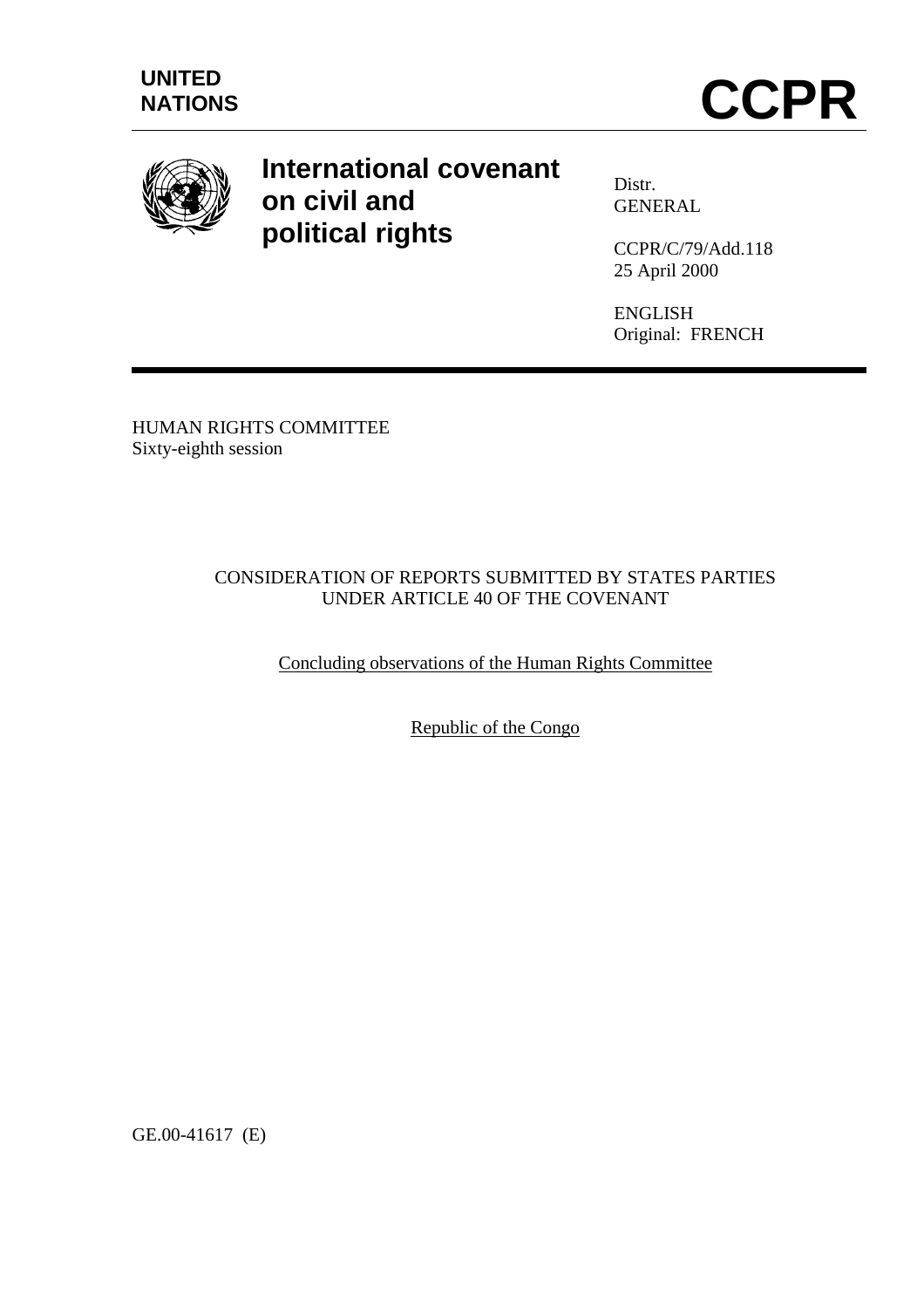## Concluding observations on the second periodic report of the Republic of the Congo

1. The Committee considered the second periodic report of the Republic of the Congo (CCPR/C/63/Add.5) at its 1813th and 1814th meetings (CCPR/C/SR.1813 and 1814), held on 13 and 14 March 2000, and adopted the following concluding observations at its 1823rd and 1824th meetings (CCPR/C/SR.1823 and 1824), held on 21 and 22 March 2000.

## Introduction

2. The Committee welcomed with interest the submission of the second periodic report of the Republic of the Congo and the supplementary written information provided on the period since the submission of that report. It also noted the delegation's commitment to submit additional information on, inter alia, the implementation of the Covenant by the Congolese courts.

3. The Committee expresses its satisfaction at the efforts made by the delegation to provide answers to the questions asked. It regrets, however, that the report was submitted six years late and more as a matter of form, in that it is limited to a description of legal measures and does not refer to any implementation in practice. The Committee regrets that the precise information which it had requested was not fully provided.

4. The Committee notes that the delegation itself acknowledged that, during the civil wars that have raged in the Congo since 1993-1994, serious human rights violations occurred and that peace and reconciliation are now fundamental priorities.

5. The Committee notes the statements on creating conditions conducive to respect for human rights and the functioning of Congolese institutions according to the rule of law. It notes that a constitutional referendum is scheduled for 2000 and presidential elections for 2001.

6. The Committee takes note of the information provided by the delegation on the establishment of a National Human Rights Commission by the end of 2000 and on the organization of a human rights education and awareness campaign.

## Main positive aspects

7. The Committee expresses its satisfaction at the return home of more than half the displaced population and hopes that this process, having begun, will be completed as soon as possible. It also welcomes the return of refugees, and the return to their villages of persons who had taken refuge in the forests.

#### Principal subjects of concern and recommendations

8. The Committee is gravely concerned at the information provided on summary and extrajudicial executions, disappearances and arbitrary arrests and detentions carried out in the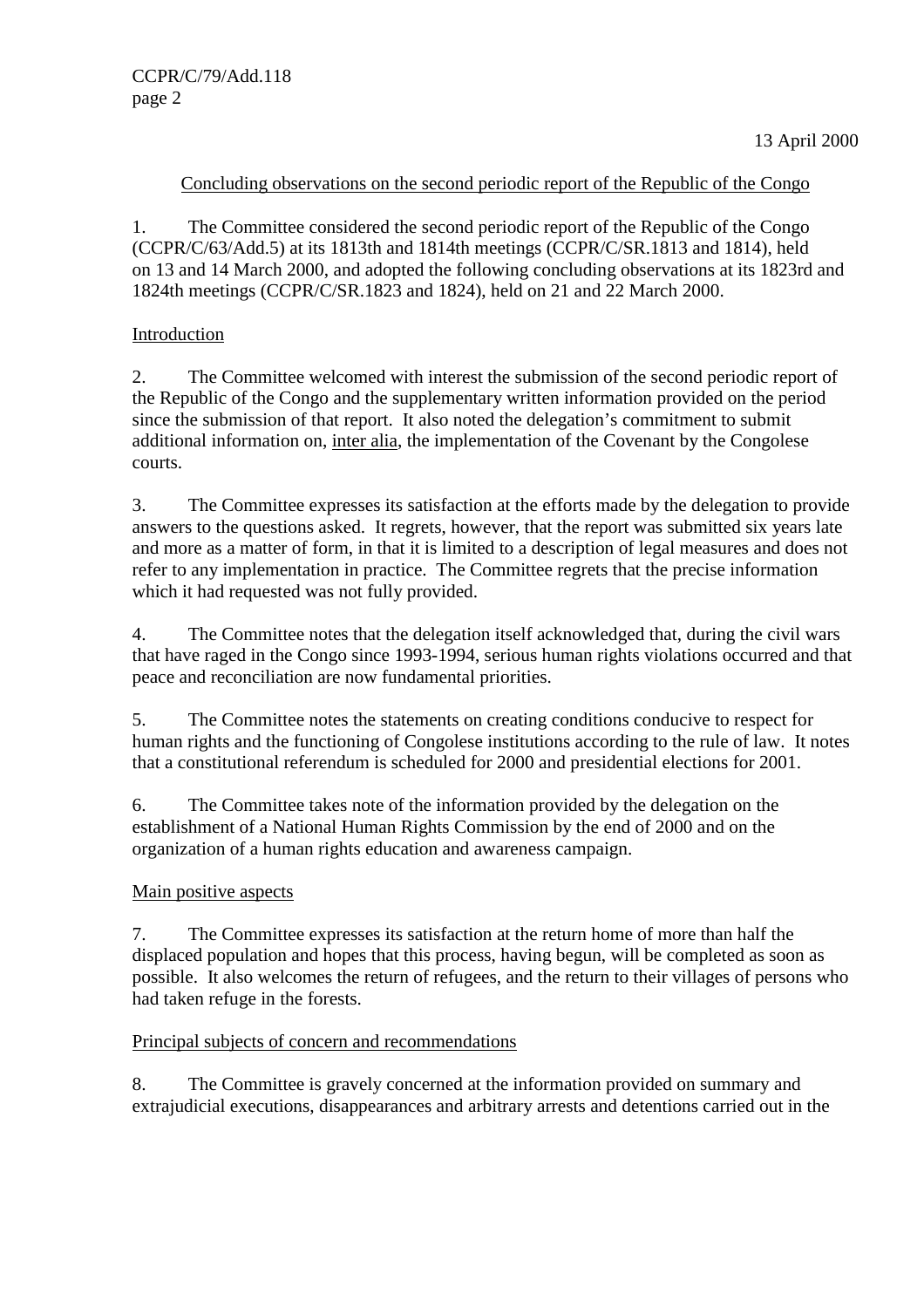#### CCPR/C/79/Add.118 page 3

past seven years not only by the armed forces but also by the militias and other paramilitary groups, as well as by foreign soldiers, in violation of articles 6, 7 and 9 of the Covenant.

*The State party should conduct all appropriate inquiries and investigations into these crimes and take the necessary measures for bringing the perpetrators to justice and effectively protecting the right to life and to security of person.*

9. The Committee regrets that the precise information which it had requested on the status of women was not fully provided.

*The State party should take the necessary steps to increase women's participation, without discrimination, in political and social life, in accordance with article 3 of the Covenant. It should provide fuller information, including statistics, on the status of women in its next report.*

10. The Committee is also gravely concerned at the rape of women and the perpetration of other forms of violence against them by armed men, and is disturbed at the extent and persistence of these crimes, in violation of the obligations imposed under articles 3, 7 and 9 of the Covenant.

*The State party should give women the necessary protection and assistance, ensure the reintegration of rape victims and do everything possible to identify and prosecute the perpetrators of these crimes.*

11. The Committee is concerned at the persistence of polygamy, in violation of articles 3 and 26 of the Covenant.

*The State party should take the necessary steps to abolish polygamy and to implement educational measures to prevent it.*

12. The Committee observes that the political desire for an amnesty for the crimes committed during the periods of civil war may also lead to a form of impunity that would be incompatible with the Covenant. It considers that the texts which grant amnesty to persons who have committed serious crimes make it impossible to ensure respect for the obligations undertaken by the Republic of the Congo under the Covenant, especially under article 2, paragraph 3, which requires that any person whose rights or freedoms recognized by the Covenant are violated shall have an effective remedy. The Committee reiterates the view, expressed in its General Comment 20, that amnesty laws are generally incompatible with the duty of States parties to investigate such acts, to guarantee freedom for such acts within their jurisdiction and to ensure that they do not occur in the future.

*The State party should ensure that these most serious human rights violations are investigated, that those responsible are brought to justice and that adequate compensation is provided to the victims or their families.*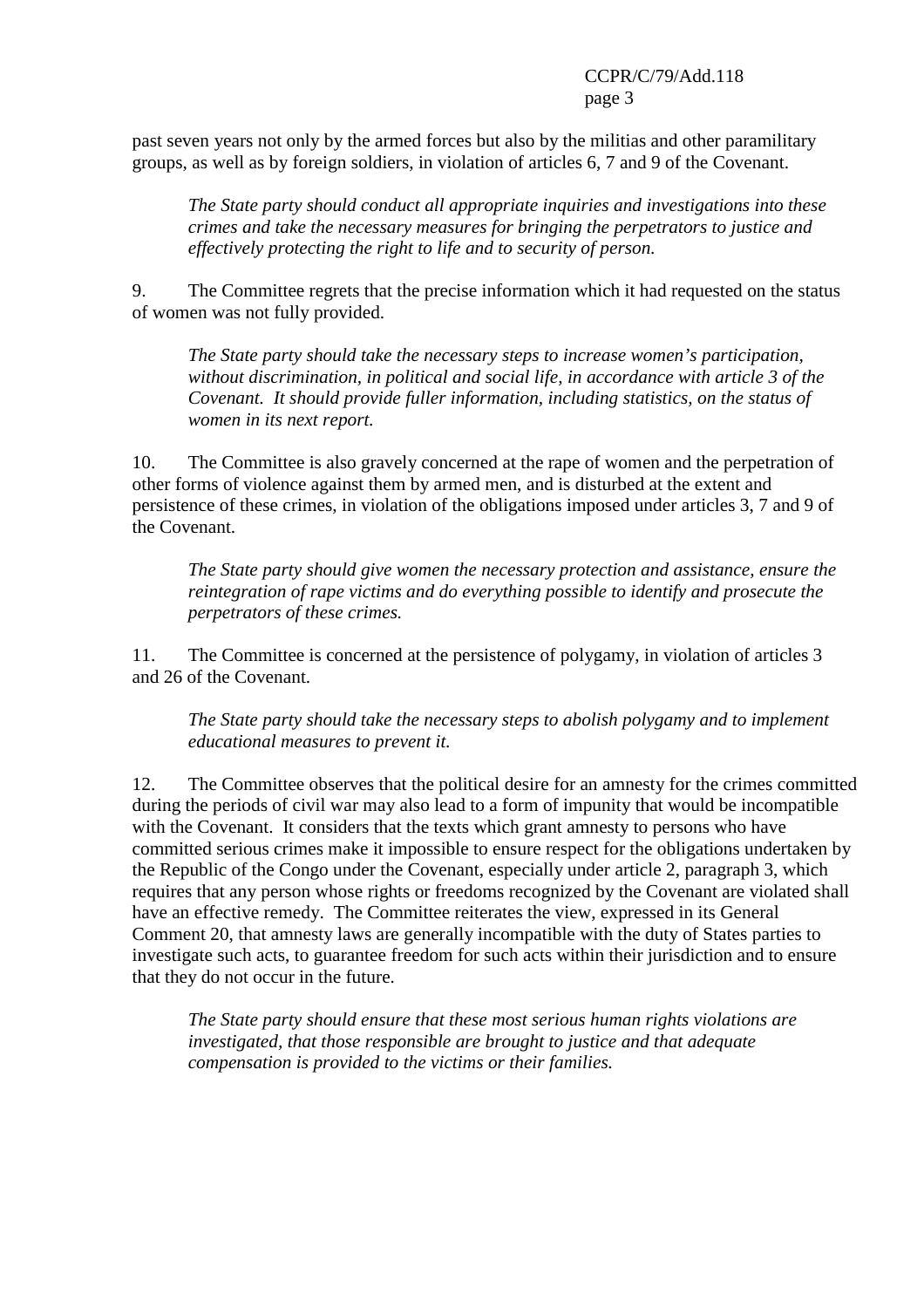CCPR/C/79/Add.118 page 4

13. The Committee is concerned at the use of torture and cruel, inhuman or degrading treatment and at the failure to criminalize torture as such in internal law in such a way that it is no longer possible to treat cases of torture as simple cases of voluntary infliction of blows and wounds.

*The State party should take effective measures, in accordance with articles 7 and 10 of the Covenant, to combat torture, to criminalize torture and other cruel, inhuman or degrading treatment or punishment in internal law, to punish the perpetrators of such crimes and, in future, to avoid treating cases of torture as simple cases of voluntary infliction of blows and wounds.*

14. The Committee expresses its concern at the attacks on the independence of the judiciary, in violation of article 14, paragraph 1, of the Covenant. It draws attention to the fact that such independence is limited owing to the lack of any independent mechanism responsible for the recruitment and discipline of judges, and to the many pressures and influences, including those of the executive branch, to which judges are subjected.

*The State party should take the appropriate steps to ensure the independence of the judiciary, in particular by amending the rules concerning the composition and operation of the Supreme Council of Justice and its effective establishment. The Committee considers that particular attention should be given to the training of judges and to the system governing their recruitment and discipline, in order to free them from political, financial and other pressures, ensure their security of tenure and enable them to render justice promptly and impartially. It invites the State party to adopt effective measures to that end and to take the appropriate steps to ensure that more judges are given adequate training.*

15. The Committee notes the precarious conditions of prisoners who are not being held in the central prison of Brazzaville, which are incompatible with article 10 of the Covenant.

*The State party should guarantee minimum conditions for all prisoners and should provide them, inter alia, with the necessary medical care.*

16. The Committee regrets that the Republic of Congo has maintained its reservation to article 11 of the Covenant.

*It calls on the State party to withdraw that reservation, bring articles 386 to 393 of the code of Civil, Commercial, Administrative and Financial Procedure into line with the Covenant and make sure that no one is imprisoned for debt.*

17. The Committee is concerned at the violations of secrecy of correspondence in the Republic of the Congo and at the repercussions of such violations.

*It reminds the State party of its obligations in that regard under article 17 of the Covenant and requests it to draft rules and procedures to guarantee the secrecy of correspondence and to punish violations of such secrecy.*